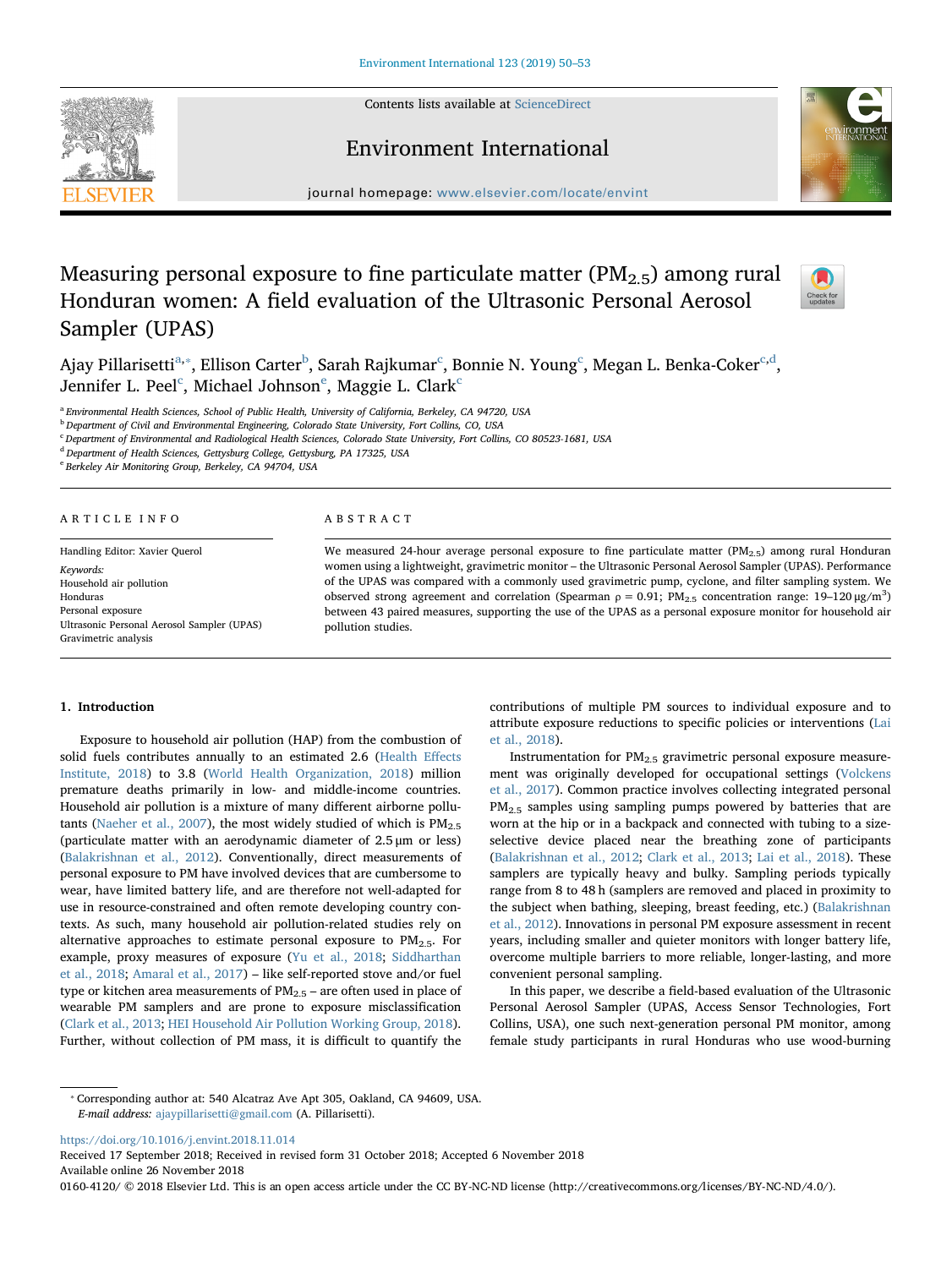cookstoves. The UPAS includes a miniature piezoelectric pump to draw air through the device, a mass flow controller to regulate sampling rates, and a cyclone customized to capture an integrated  $PM_{2.5}$  sample on filter media housed within the device [\(Volckens et al., 2017](#page-3-10)). The UPAS weighs approximately 0.2 kg, is the size of a large cell phone  $(9.7 \times 5.1 \times 2.5 \text{ cm})$ , and is relatively quiet (< 40 dB at 20 cm) ([Volckens et al., 2017](#page-3-10)). We compare the performance of this monitor to a more common setup: a personal sampling pump coupled via tubing to a cyclone and filter cassette. Specifically, we compare the  $PM_{2.5}$  concentration resulting from gravimetric analysis of filters used to collect  $PM<sub>25</sub>$  mass. The UPAS has been evaluated, and has performed well, when compared to standard methods in both the laboratory [\(Volckens](#page-3-10) [et al., 2017\)](#page-3-10) and in a field setting with stationary measurements [\(Arku](#page-3-11) [et al., 2018\)](#page-3-11); however, the UPAS has not been evaluated against accepted technologies for personal measurements of  $PM_{2.5}$  mass in a field setting. Our objective was to evaluate the UPAS as a personal  $PM_{2.5}$ exposure monitor in rural environments where household air pollution is a concern by comparing it with conventional personal samplers.

#### 2. Methods

This study was approved by the Colorado State University Institutional Review Board (#12-3870H); verbal informed consent was obtained from all participants.

### 2.1. Study location

Data were collected from April 3 to May 4, 2017 in rural Honduras. We evaluated personal exposure to PM<sub>2.5</sub> mass among a convenience sample of 49 women participating in a cookstove intervention trial in communities near the town of La Esperanza, Department of Intibucá, located in western Honduras. Briefly, the larger randomized controlled trial (PI: Clark, NIH ES022269) in which this evaluation is nested seeks to characterize use and barriers to use of a cookstove intervention and to evaluate the impacts of the intervention on household air pollution exposure and cardiovascular health. Both the traditional and the intervention (Justa) stoves evaluated in the trial were wood-burning.

## 2.2. Personal exposure assessment

Simultaneous gravimetric samples were collected using one of four UPAS units and a common setup consisting of a pump connected by tubing to a cyclone affixed to a cassette containing a filter. Samples were collected on primary cooks for 24 h during routine household activities [\(Fig. 1\)](#page-1-0). Both samplers collected  $PM_{2.5}$  mass on polytetrafluoroethylene (PTFE)-coated, 37 mm, borosilicate glass fiber film filters (Pall Inc., Ann Arbor, MI, USA). The standard gravimetric setup consisted of a SCC 1.062 Triplex Cyclone (Mesa Labs, Lakewood, CO, USA) with attached filter cassette connected to an AirChek XR5000 (SKC Inc., Eighty Four, PA, USA) pump calibrated to operate at 1.5 L per minute, heretofore referred to as the "pump and filter." Flow rates for the pump and filter system were pre-calibrated and checked post-deployment in the field using a DryCal DC-Lite (Bios International Corporations, Butler NJ, USA) primary flow calibrator. The UPAS flow rates, which are logged internally, were calibrated to 1 L per minute before deployment and evaluated at the end of the sampling campaign by the manufacturer using a primary flow standard (F101D, Bronkhorst, Netherlands) and validated using a second primary standard (Alicat, USA). For both the pump and filter system and the UPAS, preto post-sampling flow rates did not deviate by  $> 10\%$ .

The AirChek XR5000 sampling pump was placed in a small bag worn by the participant and connected via tubing to the cyclone; both the cyclone (for the pump and filter) and UPAS were attached near the breathing zone of the participant ([Fig. 1\)](#page-1-0) with sampling inlets at the same height and placed as close together as possible. Participants were asked to continue their normal daily routine while wearing the

<span id="page-1-0"></span>

Fig. 1. A participant wearing both the UPAS and the typical pump and filter gravimetric samplers. Note that both the cyclone from the pump and filter setup and the UPAS are approximately located near the participant's breathing zone.

instruments and to remove and place the instruments nearby while bathing or sleeping. Participants self-reported during the post-sampling interview the duration (in minutes) and frequency of exposure equipment removal, other than to bathe or sleep. Eight field blanks were collected throughout the study for each sampler type. After sampling, all filters were kept in a freezer in Honduras and at Colorado State University, where the filters were transported for weighing.

## 2.3. Gravimetric analyses

Filters from both sampling systems were removed from cold storage and placed in an equilibration chamber for at least 24 h prior to weighing on a Mettler Toledo MX5 Microbalance (Mettler Toledo, Columbus, Ohio) with 1 μg resolution. Prior to each measurement, static was discharged using a Mettler Toledo Antistatic U Ionizer for 10 s. Weights were taken in duplicate. If the weights differed by  $>$  5  $\mu$ g, the filter was weighed a third time and the average of all three values was used. All weighing occurred at Colorado State University, Fort Collins, USA.  $PM_{2.5}$  concentrations were estimated by dividing the blank-corrected filter mass by the volume of air sampled over the measurement period. The limit of detection (LOD, in grams) for each sampler was estimated by adding the mean mass of the field blanks to three times the standard deviation of field blank masses ([United States](#page-3-12) [Environmental Protection Agency, 2016](#page-3-12)).

## 2.4. Statistical analyses

Descriptive statistics for 24-hour  $PM_{2.5}$  concentrations were calculated for both samplers. We also calculated Spearman correlation coefficients and created Bland-Altman plots [\(Altman and Bland, 1983\)](#page-3-13) to estimate correlation and agreement between measurements collected by the two types of samplers. Finally, we calculated the root mean squared error (RMSE) and bias of measurements made by the UPAS. Bias was calculated as the mean difference of the paired pump and filter and UPAS  $PM<sub>2.5</sub>$  concentrations. All analyses were conducted in R (version 3.4.2, the R Foundation for Statistical Computing).

#### 3. Results

Of the 49 paired samples attempted, 43 were successfully obtained. Four UPAS samples were not included for analysis because local power outages resulted in failed overnight charging and, thus, short sample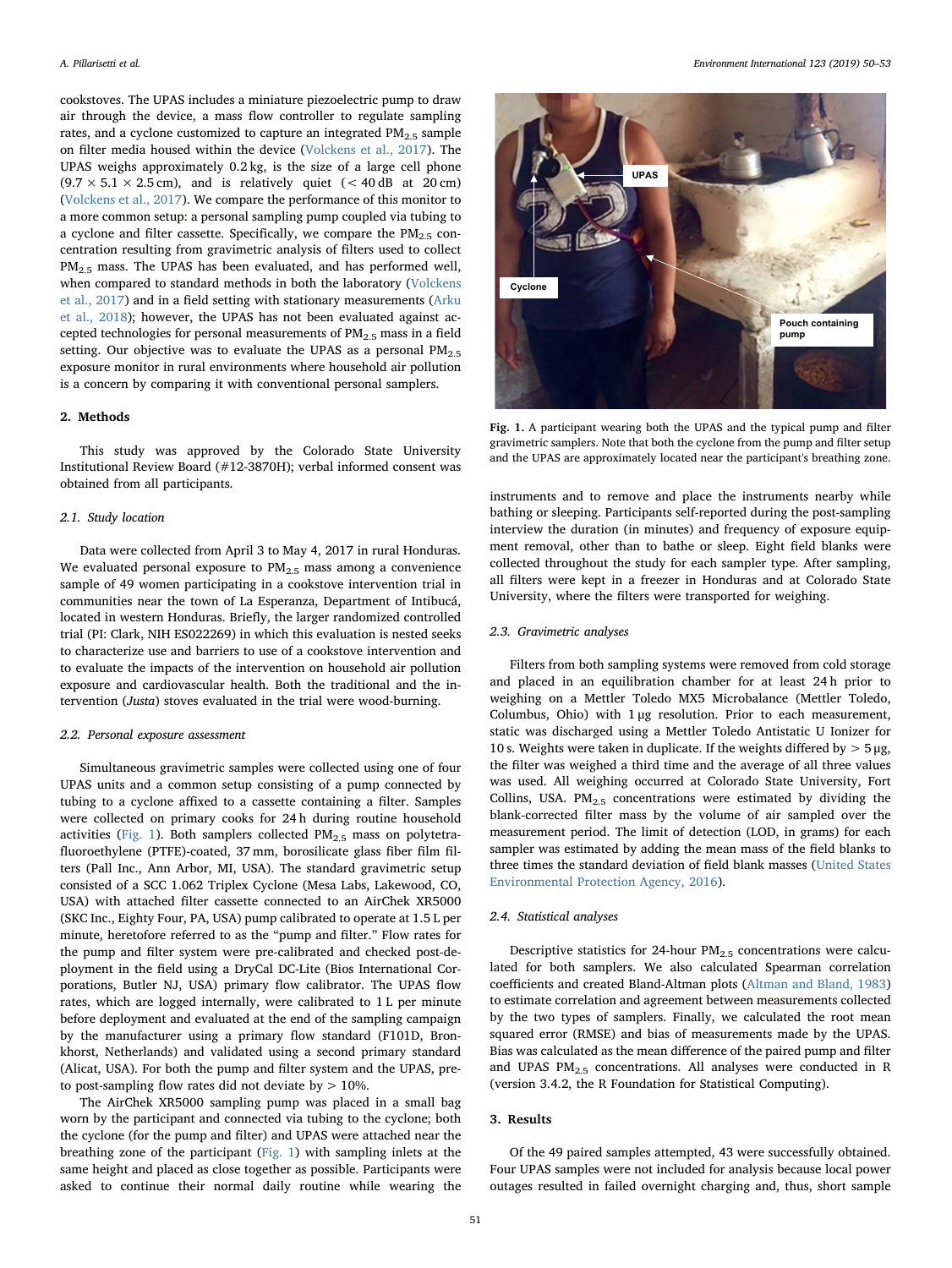#### <span id="page-2-0"></span>Table 1

Comparison of  $PM_{2.5}$  personal exposures ( $\mu$ g/m<sup>3</sup>) measured by SCC 1.062 Triplex Cyclones with SKC AirChek XR5000 pumps ("Pump and Filter") and the Access Sensor Technologies UPAS.

|                                | Mean         | SD           | Median       | IOR          | Min          | Max           | N  |
|--------------------------------|--------------|--------------|--------------|--------------|--------------|---------------|----|
| Pump and filter<br><b>UPAS</b> | 60.2<br>52.5 | 25.7<br>19.9 | 51.8<br>45.7 | 32.5<br>30.0 | 23.2<br>19.0 | 131.1<br>96.8 | 43 |

durations (12.6–15.1 h). Two pump and filter samples were discarded; one lost mass after sampling, indicating either a sampling or handling error, while the second had signs of oversampling and particle deposition patterns on the filter unlike all other filters (i.e., large particles or clumping of particles were visible with uneven deposition). These six paired samples were excluded from further analysis. The average mass of UPAS and pump and filter blanks was  $15 \mu$ g (SD = 4, n = 8) and  $11 \mu$ g (SD = 10, n = 8), respectively; estimated LODs were 27 μg for the UPAS and 41 μg for the pump and filter samplers. All sample filter masses were above the LOD for the respective devices.

Twenty-one participants (43% of those wearing both instruments) reported removing the equipment for 1–2 h (4 to 8% of the total sampling time) on average. The concentration difference between measurements made by the UPAS and the pump and filter samplers among those participants who did and did not report removing samplers was not significantly different (Wilcoxon rank sum test,  $p = 0.17$ ).

Descriptive statistics by sampler type are provided in [Table 1](#page-2-0). Arithmetic mean  $PM<sub>2.5</sub>$  concentrations measured by the UPAS were, on average, slightly lower than those of the pump and filter (52.5  $\pm$  19.9 vs 60.2  $\pm$  25.7  $\mu$ g/m<sup>3</sup>, respectively).

Mass concentrations estimated from UPAS samples were highly correlated with those from the pump and filter ([Fig. 2,](#page-2-1) Spearman  $p = 0.91$ , 95% CI: 0.84, 0.95). A Bland-Altman plot, which evaluates agreement between two types of measurements, found only one point outside of the limits of agreement [\(Fig. 3\)](#page-3-14). When compared to the pump and filter, the RMSE of the UPAS measurements was approximately 13.3 μg/m<sup>3</sup>; the bias was 7.7 μg/m<sup>3</sup>.

<span id="page-2-1"></span>

Fig. 2. A scatterplot comparing 24-hour paired personal exposure measurements collected with the UPAS (x-axis) and the Pump and Filter (y-axis) among 43 Honduran female cooks (Spearman  $ρ = 0.91$ , 95% CI: 0.84, 0.95). The dashed line is a 1:1 line.

#### 4. Discussion

Our findings are consistent with previous laboratory and field-based evaluations of the UPAS. During the development of the UPAS, its performance was compared against that of the SKC Personal Exposure Monitor (PEM) and a federal equivalence method (FEM, URG Cyclone) in a laboratory chamber. Laboratory testing indicated highly linear relationships between the UPAS and the FEM ( $r^2$  = 0.996), similar to the relationship of the PEM and FEM  $(r^2 = 0.998)$  ([Volckens et al.,](#page-3-10) [2017\)](#page-3-10). These laboratory-based relationships are stronger than our fieldbased results, likely due to homogenous aerosol and highly controlled conditions typical of laboratory evaluations.

The strength of the correlation between personal exposure concentrations measured using the UPAS and the pump and filter in our study was similar to results from a recent field evaluation of stationary UPAS measurements compared with Harvard Impactors (Pearson's  $r = 0.91$ , 95% CI: 0.84, 0.95). In that field evaluation, which was conducted as preliminary work for the ten country Prospective Urban Rural Epidemiology (PURE) study, researchers collocated samplers in 43 rural Indian kitchens for either 24 or 48 h [\(Arku et al., 2018](#page-3-11)). Concentrations measured by PURE ranged up to  $350 \mu g/m^3$ , which was higher than what we observed in Honduras (max:  $131 \mu g/m^3$ ), and likely due to typically higher concentrations measured in kitchens compared to measuring personal exposure (most cooks do not spend the entire cooking period or day in the kitchen). In the PURE study, the UPAS slightly overestimated concentrations when compared to the Harvard Impactor, contrary to what we observed (slight underestimation). In both studies, under and overestimation was slight (< 15% in the current study). We note that the filters used in the UPAS in both our study and the PURE study are no longer commercially available; however, better performance, especially at low concentrations, is anticipated with alternative and commonly available PTFE filters. This difference in filter performance is likely due to adsorption of semi-volatile aerosol that can occur on the fibrous filters ([Kirchstetter](#page-3-15) [et al., 2001\)](#page-3-15) used in both this study and in the PURE study. At the high levels of mass deposition encountered in households that use biomass fuel, the overall impact of this adsorption may be relatively low; however, as households transition to cleaner fuels, it may substantially bias estimates upwards ([Clark et al., 2013\)](#page-3-7). Finally, the PURE study utilized an earlier version of the UPAS (version 1) compared to Version 2 used in our study. The second version of the UPAS enables use of PTFE filters with support rings to help minimize the aforementioned adsorption effect and enables user-defined duty cycles to extend battery life and, therefore, the duration over which samples are gathered [\(Arku](#page-3-11) [et al., 2018](#page-3-11)).

[Figs. 2 and 3](#page-2-1) suggest the potential for differential bias, with a larger underestimation of  $PM<sub>2.5</sub>$  exposures by the UPAS at higher concentrations. However, data at higher concentrations are sparse; it is thus not possible to determine if the potential differential bias is real nor to attribute the measurement error to the performance of the UPAS or to the performance of the pump and filter sampler.

Our study was limited by its sample size and its single geographic setting, where we observed a fairly narrow range of  $PM_{2.5}$  exposures. Our evaluation occurred over a relatively short time period in our Western Honduras study population, and thus did not present an opportunity to evaluate the performance of the UPAS across multiple seasons or locations that would represent more variability in temperature and humidity. A strength of our study was the opportunity to observe and report on field performance of a new monitor for personal PM exposure assessment. For example, during the initial phase of our evaluation, we visually inspected the filters and observed poor correlations between the UPAS and other gravimetric samplers (data not shown). We determined this was likely due to large particles (i.e., larger than  $PM<sub>2.5</sub>$ ) accumulated over time in the grit pot of the UPAS cyclone and subsequently deposited erroneously on the filter. This issue, which leads to overestimation of mass deposition, may have been anticipated